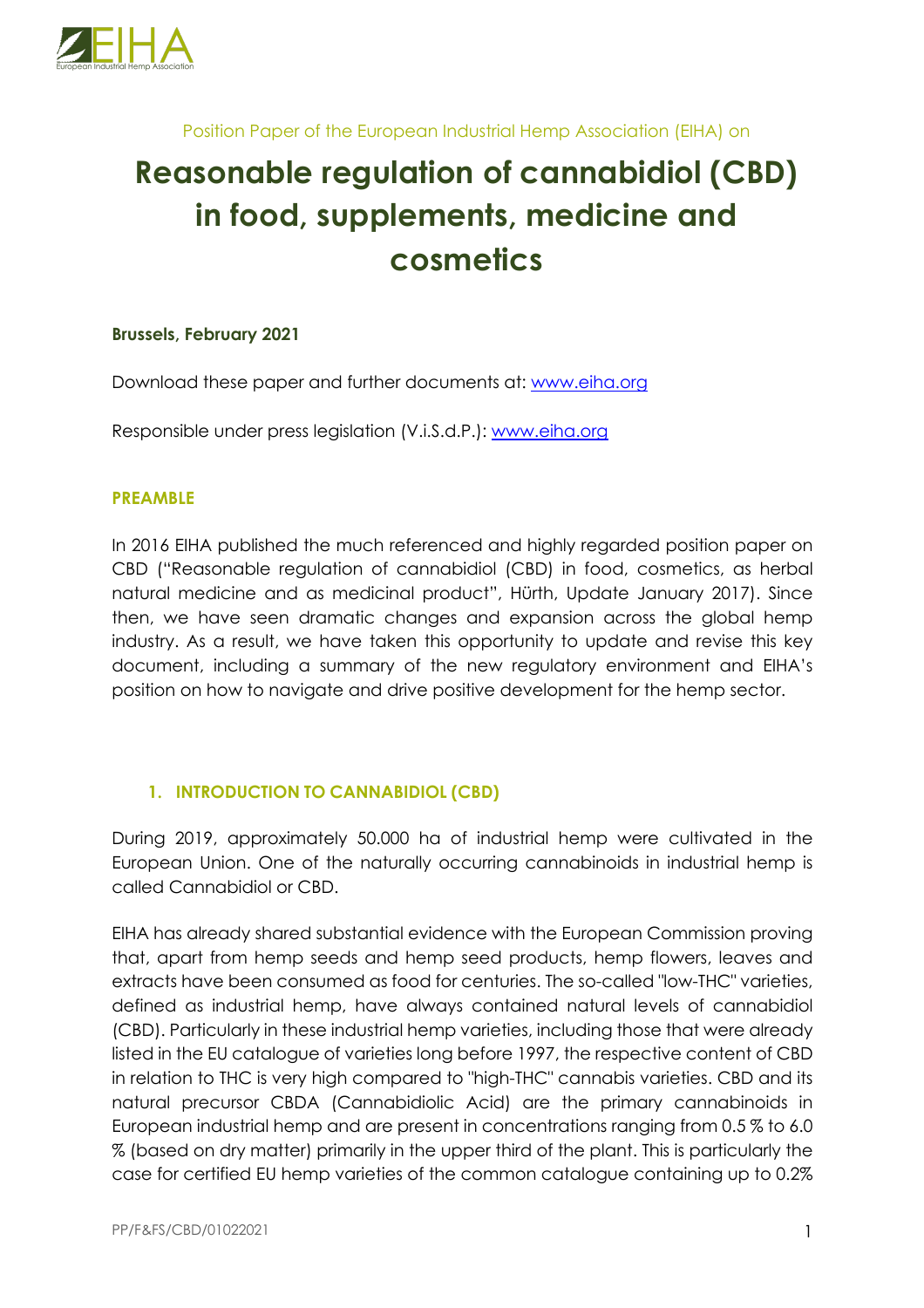

of THC on the field. CBD is not psychotropic, intoxicating or addictive and has no significant side effects even if consumed in high doses<sup>1</sup>. However, it does offer numerous health & wellness benefits. As a result, triggered by the boom in the US of the CBD market, the last five years in particular have witnessed a considerable increase in consumer's interest around CBD all over Europe and a rapid growth in the market to supply a diverse range of CBD-based products across multiple categories from food supplements, edibles, topicals, cosmetics and vape oils. Consequently, new investment has been generated for the hemp sector and plenty of jobs have been created across all parts of the value chain, from cultivation to manufacturing. In addition, several medicinal products have been developed with CBD as an active pharmaceutical ingredient.

Hemp extracts containing CBD/CBDA as well as isolated CBD (single substance) represent an important additional (and profitable) income stream for hemp farmers, and business operators – especially small and medium enterprises. Historically, fibres and shives together with leaves, flowers and seeds for food applications have been the main products derived from hemp cultivation.

# **2. TRADITIONAL HEMP FOOD, CBD AND NOVEL FOOD**

**Until January 2019**, extracts of Cannabis sativa L. were considered novel **only if the levels of cannabidiol were "***higher than the CBD levels in the source Cannabis sativa L.***" (former Novel Food catalogue entry l).**

The EU **Standing Committee** for Foodstuffs already **decided in December 1997** and the **Commission confirmed** to the European hemp industry in writing in the beginning of 1998, **literally** what follows:

*"it was decided that foods containing parts of the hemp plant do not fall under the scope of the regulations EC 258/97" and also "that hemp flowers … are considered to be food ingredients" (e. g. used for the production of beer-like beverages)".*

Obviously, hemp flowers and leaves being parts of the hemp plant were not considered to be Novel Food.

However, **in January 2019**, Member States' representatives updated the Novel Food Catalogue entry for "*Cannabis sativa* L." and created a new one for "Cannabinoids". These updates are demonstrably incorrect, based on logic and historical facts, as EIHA

<sup>&</sup>lt;sup>1</sup> Bergamaschi, M. M., Queiroz, R. H. C., Zuardi, A. W. & Crippa, J. A. S. (2011): Safety and side effects of cannabidiol, a Cannabis sativa constituent. Current drug safety, 6(4), 237-249, DOI: 10.2174/157488611798280924.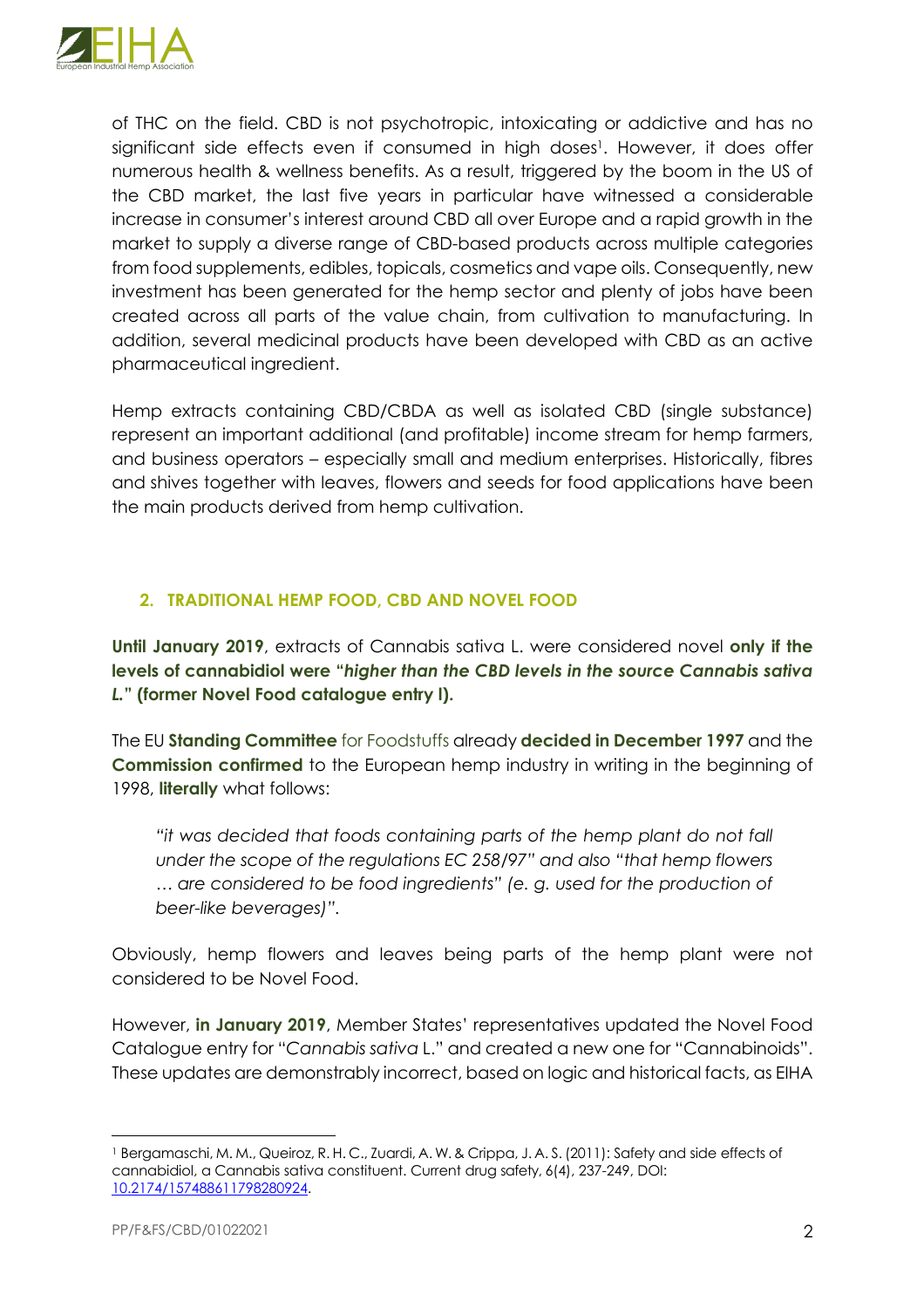

repeatedly explained to Member States and the European Commission.

- The new entry for **"***Cannabis sativa* **L." does not mention hemp leaves and flowers, although they have been traditionally consumed as food for centuries**. Hence, it is obvious that the latest changes, which seem to be hastily written, concerning the entries in the Novel Food Catalogue are not correct. Moreover, the **traditionally produced hemp extracts are also missing**, although preparation of such extracts has been described since the invention of the art of printing, and extraction is considered as a traditional and conventional method of food processing.
- In the new entry for **"Cannabinoids" any "extracts of** *Cannabis sativa* **L. and derived products containing cannabinoids are considered novel foods" without exempting those with the naturally occurring levels of cannabinoids**, although they were mentioned in the previous entry formulation. Such products were already on the market and consumed before 1997 to a significant degree.

Hemp extracts or CBD extracts can be aqueous extracts (e. g. "for beer-like beverages"), extracts by pressing, extracts produced by fat extraction ("defatted hemp seed") or extracts produced with traditional extraction agents.

Since 2009, the EU directive 2009/32/EC clearly states that traditional extraction solvents, such as ethanol (alcohol) or CO2 (carbon dioxide), are permitted in the EU to be used in compliance with good manufacturing practice in the production of all foodstuffs, food components or food ingredients.

In simple terms, this means that when a food or food ingredient is processed through a traditional method of extraction by means of the extraction agents listed and authorised in the Directive 2009/32/EC, it remains a food or food ingredient and is not to be considered a "novel food" product.

The position conveyed by EIHA has always been consistent and aligned to the following:

*Hemp leaves and flowers as well as such hemp extracts from industrial hemp with the natural content of cannabinoids, (i.e., those that do not contain "CBD isolates" or "CBDenriched hemp extracts") are traditional foods and do not fall under the scope of the Novel Food Regulation.*

# **3. A NEW POSITION ON THRESHOLDS FOR THC IN FOOD**

Full spectrum extracts from industrial hemp – the core product for the European hemp sector and its value chain from farm to shelf – apart from CBD naturally contain all other cannabinoids, inter alia Tetrahydrocannabinol (THC), more exactly the naturally occurring delta-9-THC (aka Δ9-THC).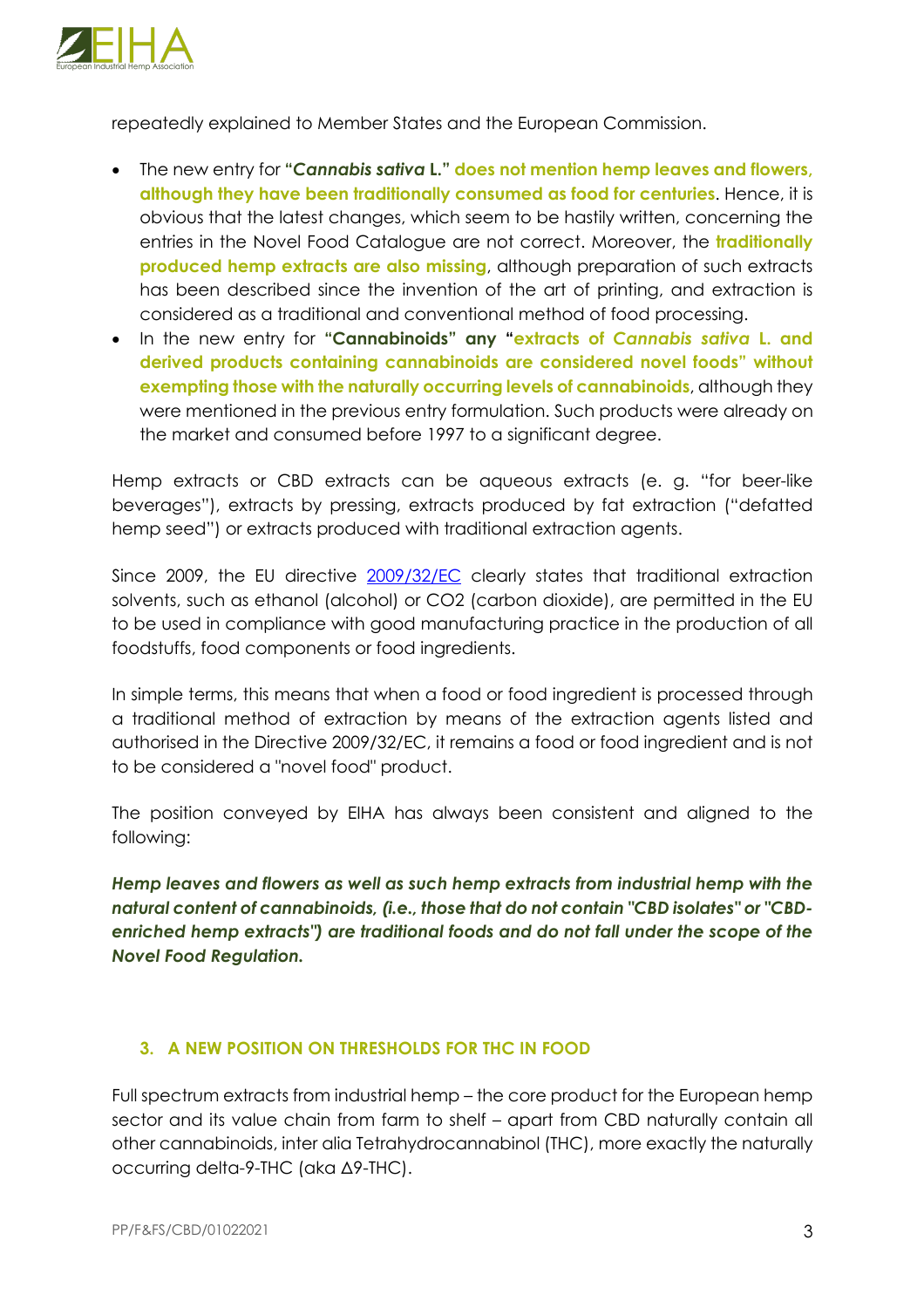

At the EU level, the **Health Based Guidance Value (HBGV) for THC intake from food recommended by EFSA (2015)** is based on an incomplete consideration of studies, and the risk assessment led to an unnecessarily strict result (an **Acute Reference Dose of 0.001 mg/kg of body weight**). The difference is particularly striking if compared to the HBGV's or intake limits of our international competitors, like Canada (max. 10 mg of THC per discrete unit & per package), Switzerland (0.007 mg/kg bw) or Australia and New Zealand (0.006 mg/kg bw). In fact, the guidance value for THC recommended by EFSA, upon which the Council will most probably base its decision on THC limits in food, is based on conclusions on studies which do not bear up against generally accepted rules of risk assessment, even those established by EFSA.

In particular, **we would like to highlight the following biases** of the EFSA Scientific Opinion on THC:

- The Lowest Observed Adverse Effect Level (LOAEL) of 2.5 mg of delta9-THC, defined by EFSA and German BfR for adverse effects on the central nervous system, is derived from only a few clinical studies or trials, respectively, results of which are not conclusive. On the contrary, the whole ensemble of clinical and observational **studies on THC shows that the LOAEL is 5 mg of delta-9-THC per day and adult**.
- The overall **uncertainty factor of around 36** applied to the LOAEL for deriving a **HBGV for THC is set much too high** for such a substance of relatively low acute toxicity, compared to other substances (toxins) of concern in food or consumer products such as alcohol, caffeine, nicotine, glycoalkaloids (e. g. solanine) or morphine (from poppy seeds). There is no scientific evidence that subpsychoactive levels of THC on foods have any significant effects on human health. During the last 50 years, the threshold amount of THC that is required for psychoactivity has been carefully studied in humans and is quite well known by now.
- The **competent authority for Australia and New Zealand (FSANZ)** has derived a dose of 5 mg THC per day as LOAEL in a re-examination (2011) of its careful risk assessment of THC in food. On this basis a **HBGV of 6 µg/kg bw** was derived for delta-9-THC.
- The **Swiss Federal Office of Public Health (SFOPH)** had derived a **HBGV of 7 µg/kg bw** on the basis of various studies, also using a LOAEL of 5 mg/d of THC per adult person.
- **Croatia** is also an EU country with a HBGV of **7 µg/kg bw**.

**Based on scientific studies and on experience, the HBGV for delta-9-THC may reach up to 7 µg/kg bw (or 490 µg per day and adult).**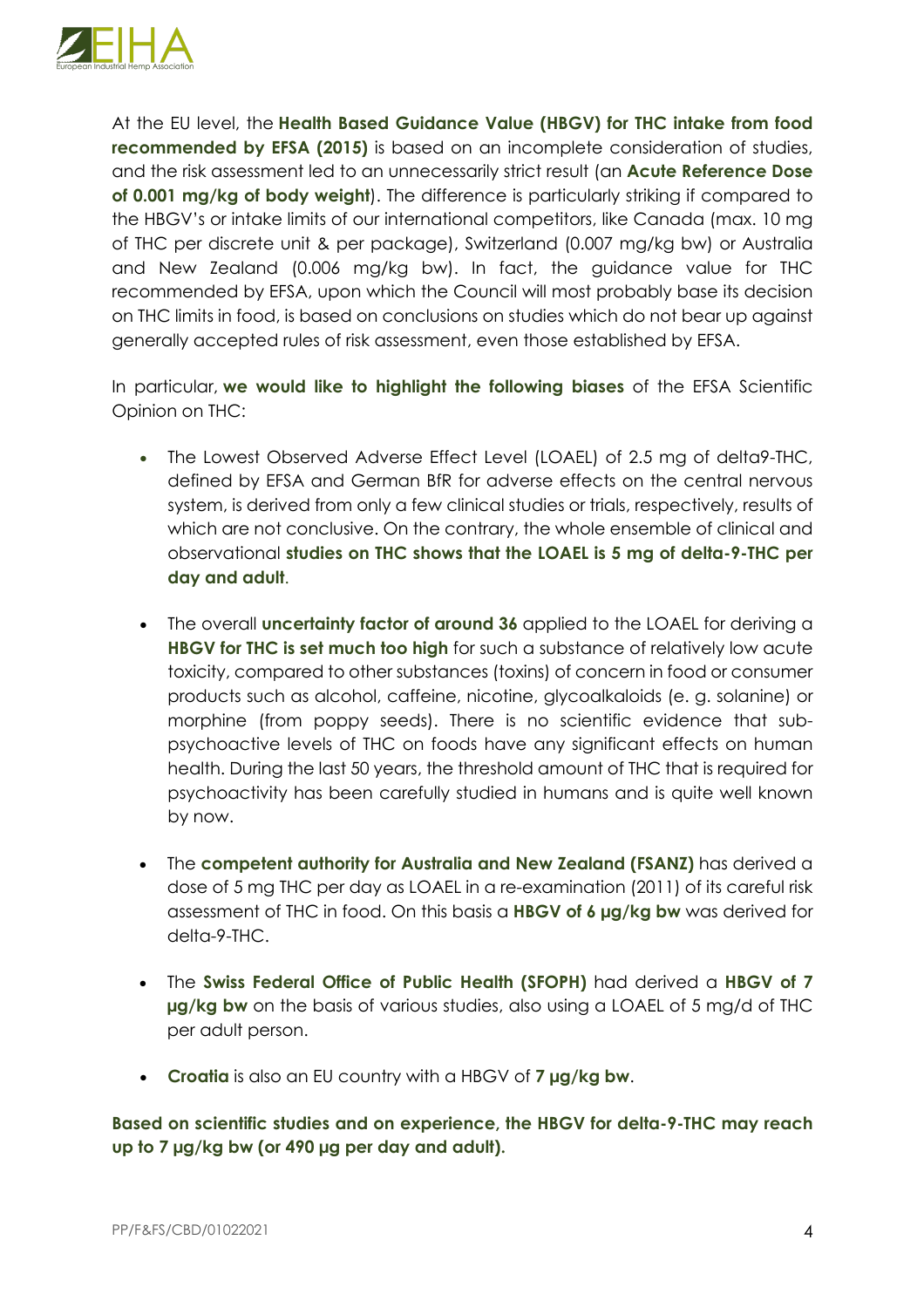

## **4. BENEFITS AND PHARMACOLOGICAL EFFECTS OF CBD IN DIFFERENT CONCENTRATIONS AND APPLICATIONS**

Numerous scientific studies have proven CBD's therapeutic potential both to relieve the symptoms of disease and to tackle the cause of a disorder. Just a few examples would include severe anxiety (e.g., PTSD), psychosis, epilepsy, dystonia, diabetes, cancer and Alzheimer's disease. It has acknowledged antimicrobial properties and is effective against several pathogenic gram-positive bacteria including Staphylococci, Streptococci and Enterococci (E. faecalis is a frequent cause of many serious human infections, including urinary tract infections, and wound infections, as well as of endocarditis and bacteraemia). Indeed, CBD could represent a considerable addition to medicines 'armoury' in the fight against MRSA (Methicillin-resistant Staphylococcus aureus; van Klingeren et al., 1976, Appendino et al., 2008).

Equally important as CBD's pharmacological effects are its health-maintaining properties (physiological effects) in lower doses. These include antioxidative and neuroprotective effects. For example, CBD as a neuroprotective antioxidant has been shown to be more potent than ascorbate ("Vitamin C") or tocopherol ("Vitamin E"; Hampson et al., 1998). CBD can also have a beneficial effect on skin problems and diseases (neurodermatitis), and on skin ageing.

A comprehensive review on the safety and side effects of CBD shows that even remarkably high doses of CBD are safe and well tolerated without significant side effects. In a total of 132 reviewed publications, CBD did not induce catalepsy; it did not affect factors such as heart rate, blood pressure, body temperature, gastrointestinal transit, nor did it alter psychomotor or cognitive functions (Bergamaschi et al., 2011).

Various clinical trials with a broad range of CBD doses have been performed since 2011. These studies confirmed CBD's effectiveness in the treatment of, for instance, epilepsy and psychosis, and demonstrated CBD's better tolerability and milder side effects compared to classical medication for these diseases (Iffland and Grotenhermen, 2016).

# **5. MEDICINE, SUPPLEMENT & FOOD: A THREE-TIER REGULATION AND DAILY INTAKE PROPOSITION FOR CBD**

The concept of medicinal products has been harmonised throughout the EU by the European Directive 2001/83/EC. In this respect, medicinal products by presentation and medicinal products by function must be distinguished in accordance with Art. 1,2. of the Directive. Medicines by function are those which influence physiological functions through their pharmacological, immunological or metabolic action.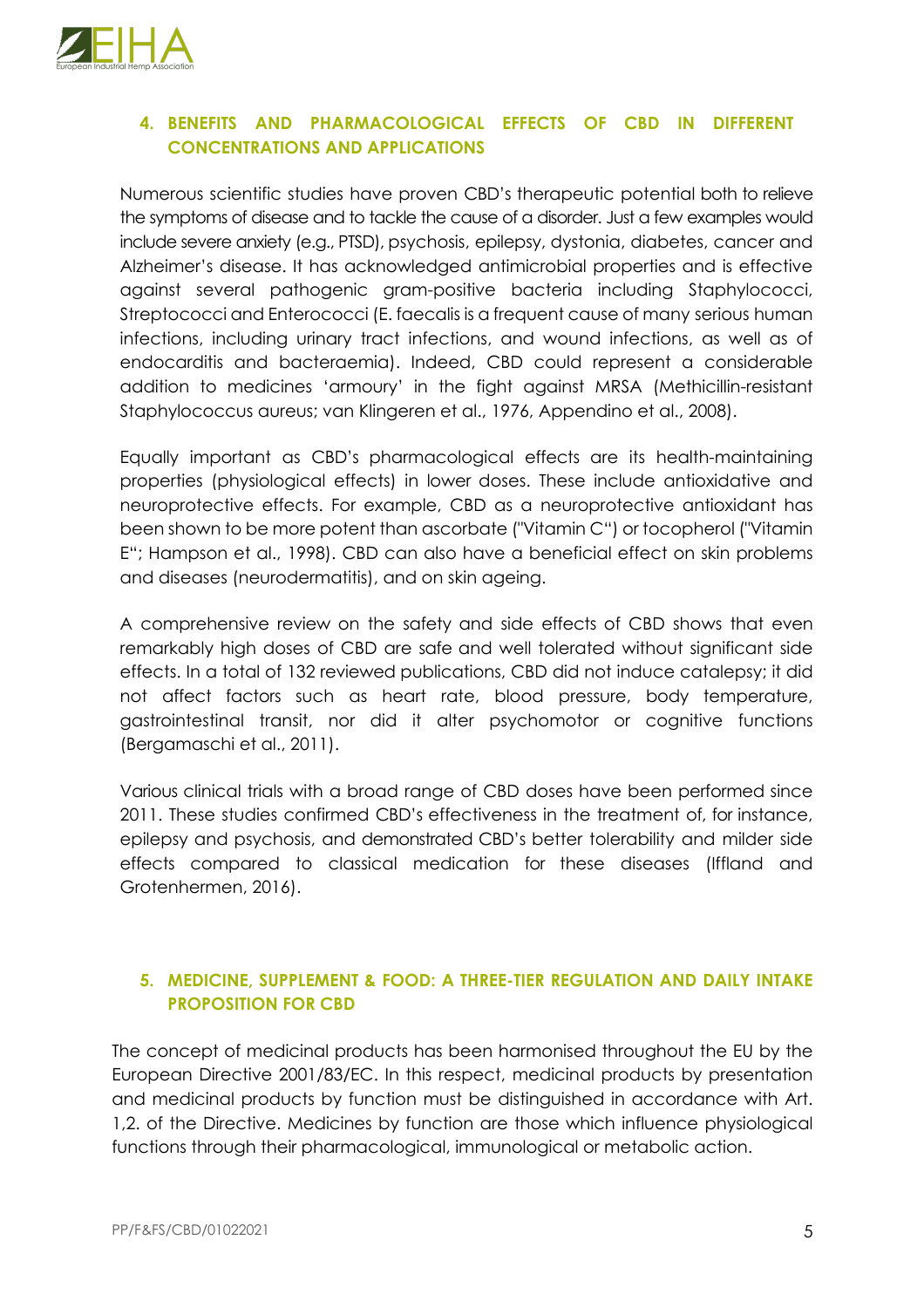

Medicinal products by Presentation (according to Art. 1 Nr. 2 of Dir. 2001/83/EC) are those intended as having properties for curing or preventing human diseases. A medicinal product by presentation can already be assumed as soon as a promise of cure is made. Accordingly, a product is a medicinal product if it is either expressly described or recommended as having properties for curing, alleviating or preventing human diseases, or if a reasonably well-informed consumer otherwise has the impression, even conclusively but with certainty, that the product in view of its presentation must have the relevant properties (Erbs/Kohlhaas/Pfohl, German Medicines Act, AMG, § 2 para. 5-8). In this case, it is immediately subject to the provisions of the respective Medicines Acts of the member states and requires a corresponding, time-consuming and cost-intensive approval. Such an approval can cost several million euros, as extensive clinical studies must be conducted to prove the claims made.

For medicinal products by function the pharmacological, immunological, or metabolic action is crucial. According to the European Court of Justice (judgement of 6 September 2012, Case C-308/11), such a substance is to be presumed if it leads to interactions with any cellular component present in the user's body (an interpretation which challenges the critics of the natural scientist because this also holds for food components). A substance may also be regarded as a functional medicinal product if its composition, when used as intended, significantly restores, corrects, or influences physiological functions in humans.

It is assumed that CBD has positive effects on various diseases, such as depression, multiple sclerosis, pain, inflammation, etc. However, only one medicinal product containing pure CBD has yet been approved in the EU, under its European name Epidyolex® (produced by GW Pharmaceuticals). Another one is Sativex® containing a mixture of a CBD-rich extract and a THC-rich extract. Whether a CBD product can develop such a pharmacological effect, can ultimately be answered only by a scientific expert opinion. The mere possibility or even probability of a classification as a functional drug is not sufficient, but rather a pharmacological effect must be established for the concrete product and the concrete dosage (BGH2, judgment of 15.3.2012, file number I ZR 44/11; ECJ, judgment of 15.1.2009, file number C-140-07 and judgment of 10.7.2014, file number C-358/13).

The competent authority would have to scientifically demonstrate the principle of action and the positive therapeutic effect for the specific product. It is also not sufficient if a possible positive therapeutic effect is scientifically discussed. Rather, there is a need for valid scientific evidence in concrete individual cases. If the authority is unable to provide such proof, the products are therefore freely marketable, depending on their intended use and compliance with the relevant regulations.

<sup>2</sup> German Federal Court of Justice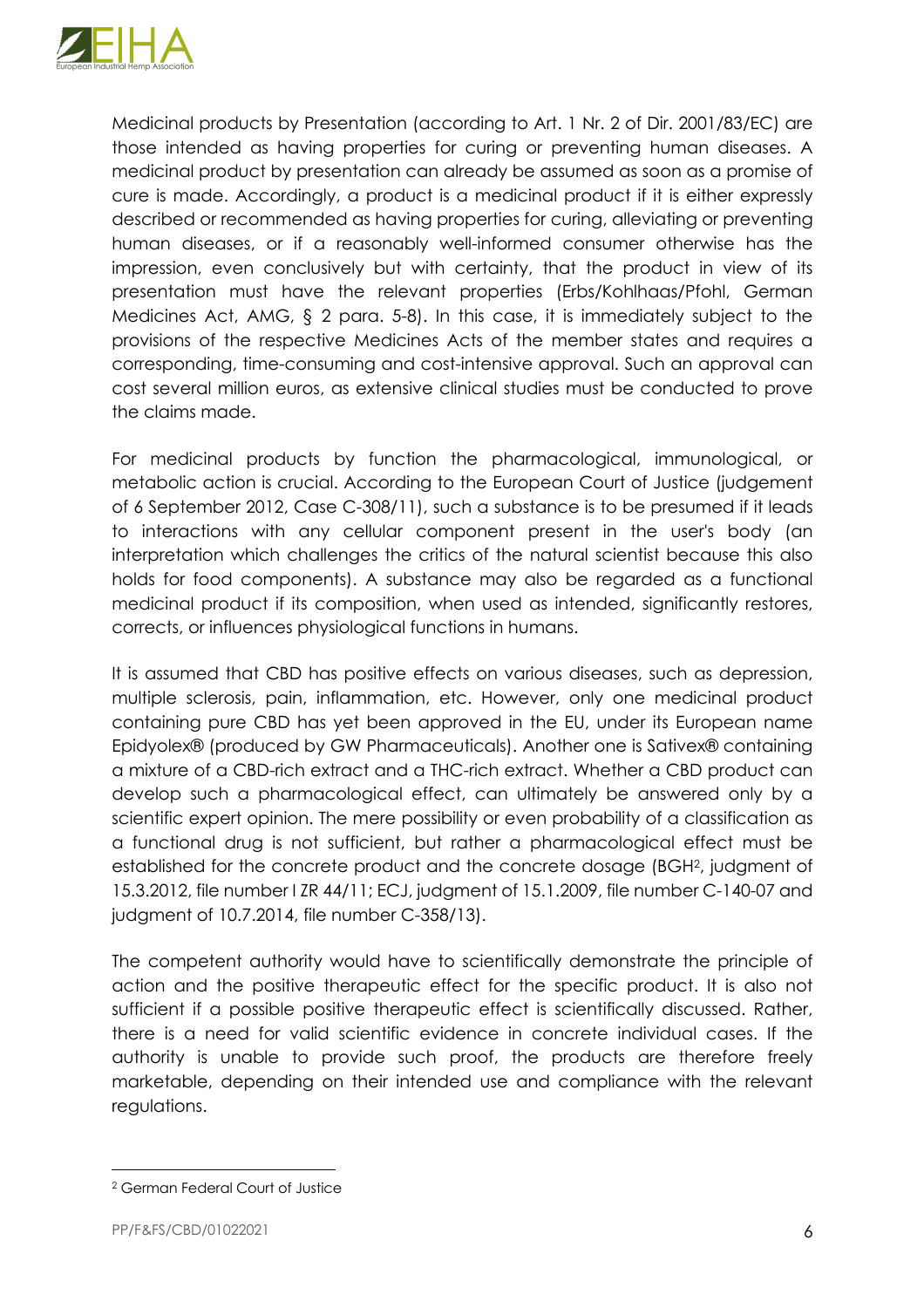

**As a rule – which can be demonstrated scientifically – the various biological and physiological effects of CBD mainly depend on the dose that is taken daily3.**

**A pharmacological effect with the consequence of the classification as a functional drug and a correspondingly required approval according to pharmaceutical law is only to be assumed with a recommended daily dose of considerably more than 175 mg CBD.** 

For different doses and applications of CBD, EIHA proposes a three-tier regulation:

- At high doses, CBD-containing products are considered medicinal products and should be regulated as such.
- At low to medium doses up to 70 mg/d and adult, irrespective of delivery mechanism (capsules, tinctures, etc.), CBD for oral intake should be regarded as a food supplement. This dual approach is already applied for many substances, such as valerian, glucosamine, products to improve the bacterial flora of the intestine, essential oils, chondroitin (sulphate), Ginkgo Biloba, silymarin, some vitamins and iron products.
- Low CBD concentrations should be allowed in food products insofar as the recommended daily dose that is far enough from exerting pharmaceutical effects, is not exceeded.

#### **CBD in high doses as a potential medicinal product with prescription:**

Products with a high concentration of CBD, for example a product recommending more than 175 mg orally/day for the average adult may be treated as medicinal product requiring a prescription. This would apply only to products making the stated dosage recommendations, including any product containing high levels of isolated, pure CBD, and extracts containing high levels of CBD, with a corresponding daily intake.

#### **CBD in medium doses should beavailable without prescription:**

Products with a low to medium CBD concentration and a recommended intake of 10 to 70 mg orally /day forthe average adultshould be available in retail, drugstores and pharmacies as food supplements. This would apply only to products making the stated dose recommendations, including any product containing isolated, pure CBD and extracts containing lower levels of CBD. The FSA also commented on CBD

<sup>3</sup> Melchor, S. R., Timmermanns, L.: "It's the Dosage, stupid": The ECJ clarifies the Border between Medicines and Botanical Food Supplements, European Food and Feed Law Review Vol. 4, No. 3 (2009), pp. 185-191, *JSTOR*, www.jstor.org/stable/24325222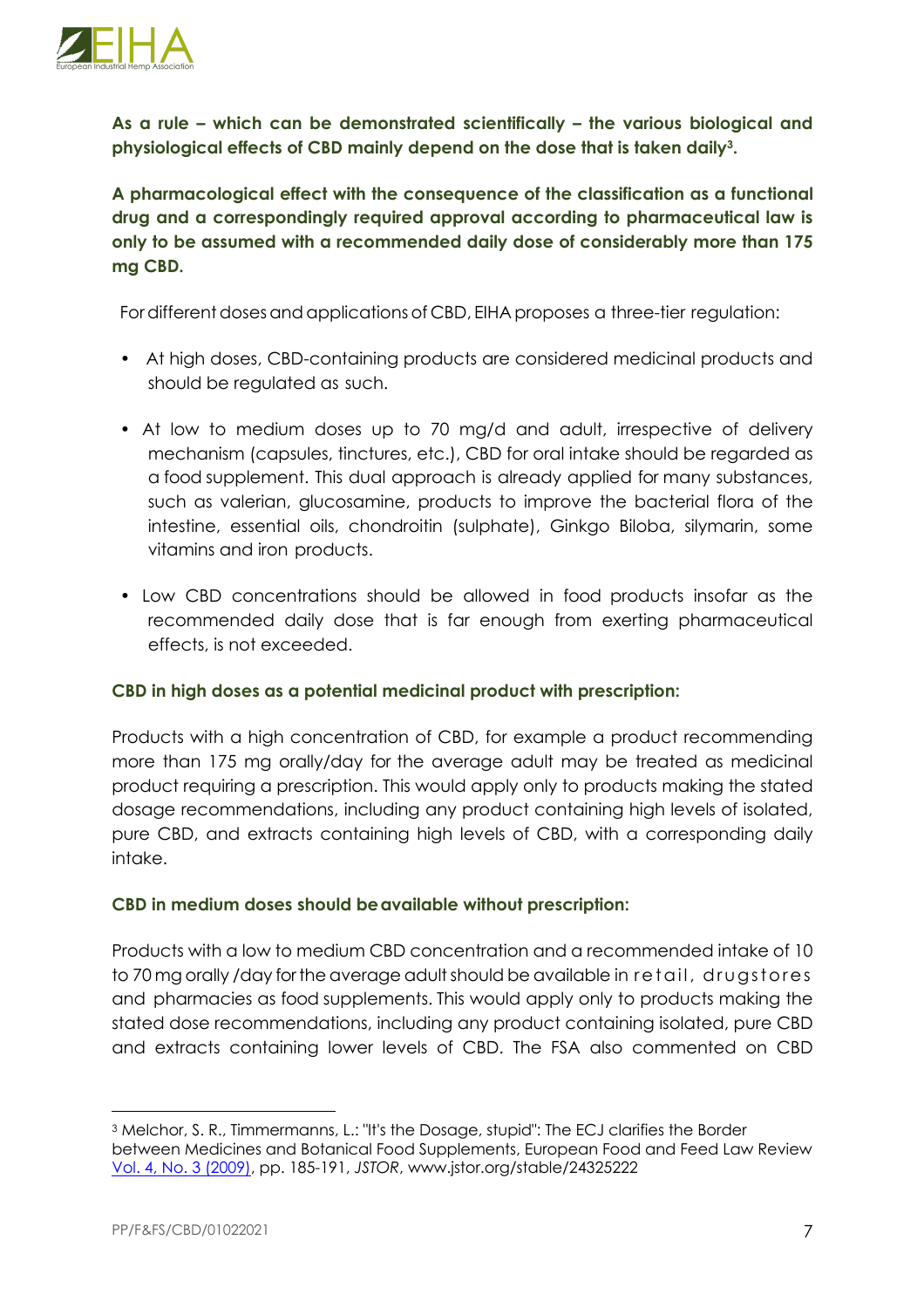

(pointing out to a certain remaining risk for 70 mg/d of CBD4 and advising against its use by young children and pregnant or breastfeeding women and those taking medication (which could interfere with liver metabolism of substances). EIHA points out that this is a reference dose, basing on assumptions (Uncertainty Factors) and current toxicological as well as pharmacological knowledge, both rapidly evolving.

This approach, as proposed, is already in common practice. Products – hemp extracts rich in naturally occurring cannabinoids, and tinctures in particular – should preferably be standardised to a certain CBD-concentration. EIHA concludes that these extracts and tinctures should not fall under the Novel Food framework if not containing higher levels of cannabinoids than in the plant material. This is due to the fact that CBD and other phytocannabinoids are indigenous constituents in hemp food which have been extensively consumed across Europe for over 2,000 years. The European Commission stated on 18 December 1997 that food containing parts of the hemp crop is not considered "novel food." In the same vein, hop extracts, used for example for beer brewing instead of hop flowers, were never considered to be a novel food.

Numerous clinical studies demonstrate that CBD does not have significant pharmacological activity below 100 mg oral/day for an average adult. These references also highlight, that starting from ca. 20 mg CBD per day to ca. 100 mg CBD exerts physiological effects in the meaning of the European Food Supplement Directive5 (Devinsky et al., 2014, dos Santos et al., 2014, Food Standards Australia P1042; Friedman et al., 2015; Hill et al., 2012, Iffland et al., 2016; Schubart et al., 2013.). Indeed, Spindle et al. 2020 observed that a 100mg/day/adult oral doses of CBD in the verum-group delivered the same result for ratings on several subjective items as in the Placebo control group.

CBD products can contain traces of THC, the main psychotropic cannabinoid of hemp. The THC level should be regulated, but not as strictly as for food, because of the much lower daily intake amount of food supplements compared to other food categories such as staple food.

EIHA also urges the industry to not make any unwarranted health claims when advertising and marketing CBD-rich extracts or tinctures as food supplements.

#### **Low CBD concentrations to be allowed in food products**

Low CBD concentrations (intake 1-10 mg/day for the average adult) should be allowed in food products without any restrictions.

<sup>4</sup> Food Standards Agency sets deadline for the CBD industry and provides safety advice to consumers | Food Standards Agency

<sup>5</sup> DIRECTIVE 2002/46/EC OF THE EUROPEAN PARLIAMENT AND OF THE COUNCIL of 10 June 2002 on the approximation of the laws of the Member States relating to food supplements, Art. 2 (a).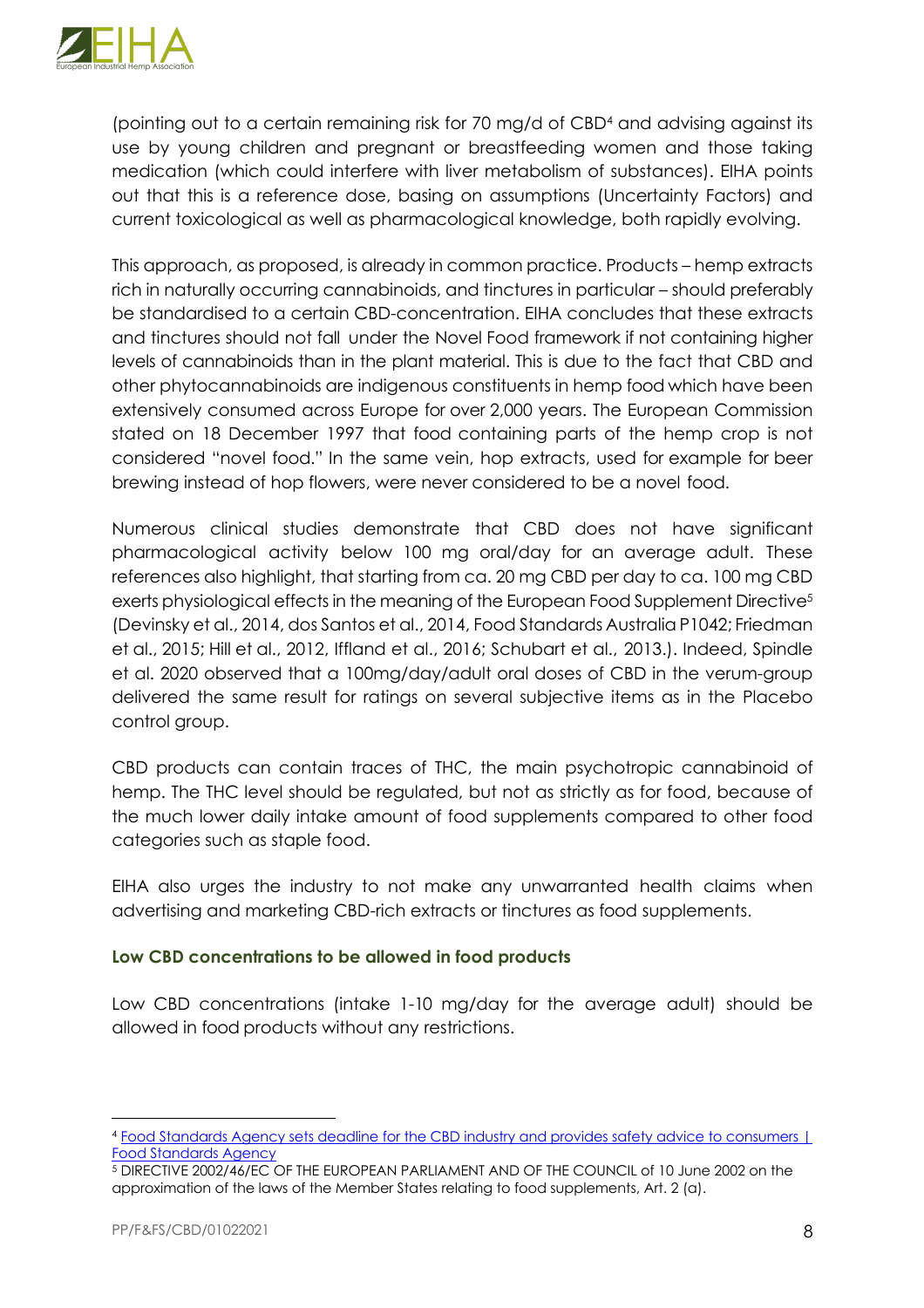

Having no restrictions for CBD levels below 10 mg per day can be justified because studies as early as the one by Belgrave and colleagues (1979), showed in a placebocontrolled, randomized, double-blind study that a single dose of approx. 224 mg CBD per 70 kg body weight, did neither elicit cognitive, perceptual or psychomotor effects nor showed any interaction with concomitant alcohol administration. This dose was a No-Effect-Dose, and higher doses had not been administered in the same trial. So, a dose with any effect could even be higher.

Anyway, there has always been CBD and or CBDA in hemp products, even in hemp seed oil, as has been shown in recent scientific and analytical studies.

### **6. COMMON POSITION ON SINGLE CONVENTION AND INDUSTRIAL HEMP**

The preamble of the Single Convention on Narcotic Drugs from 1961 (C 61) clearly states that the set of regulations enacted in the Convention aims at protecting the health and welfare of mankind, ensuring access to drugs for the relief of pain and suffering, while combating health hazards, abuse, and dependence to drugs, as well as their illicit trafficking. **Hemp products do not** lead to abuse, addiction, or dependence, as the level of THC in these products is extremely low. Considering the spirit set out in the Convention's preamble, this should be sufficient to consider hemp outside the scope of the Convention.

"Cannabis" is defined in Art. 1-1(b) C 61 as the "flowering of fruiting tops" excluding seeds and leaves. Seeds and leaves accompanying tops fall under the definition of "cannabis", but seeds and leaves separated from the tops fall out of the scope of the definition. **Therefore, hemp seeds and leaves, and any product derived thereof, are not present in the Schedules** and not covered by their régime of control.

Hemp products derived from "flowering and fruiting tops" of *C. sativa L*. plants should also be considered exempt on the basis of Article 2 (9) which excludes from the scope of international control the use of drugs in industrial settings, for non-medical and nonscientific purposes. Flowering and fruiting tops used to obtain "hemp products" for the food industry do not fall under the Convention's régime.

The authors of this international instrument made a clear distinction between *Cannabis* plants grown for the production of drugs (falling under the scope of the treaties) and exempting those grown for any other purpose.

As a matter of clarification, the writers of the Single Convention explained in Art. 28 II that: "this Convention shall not apply to the cultivation of the cannabis plant exclusively for industrial purposes (fibre and seed) or horticultural purposes", being underscored in the official Commentary published by UN Secretary-General's office, that "[this] control régime applies only to the cultivation of the cannabis plant for the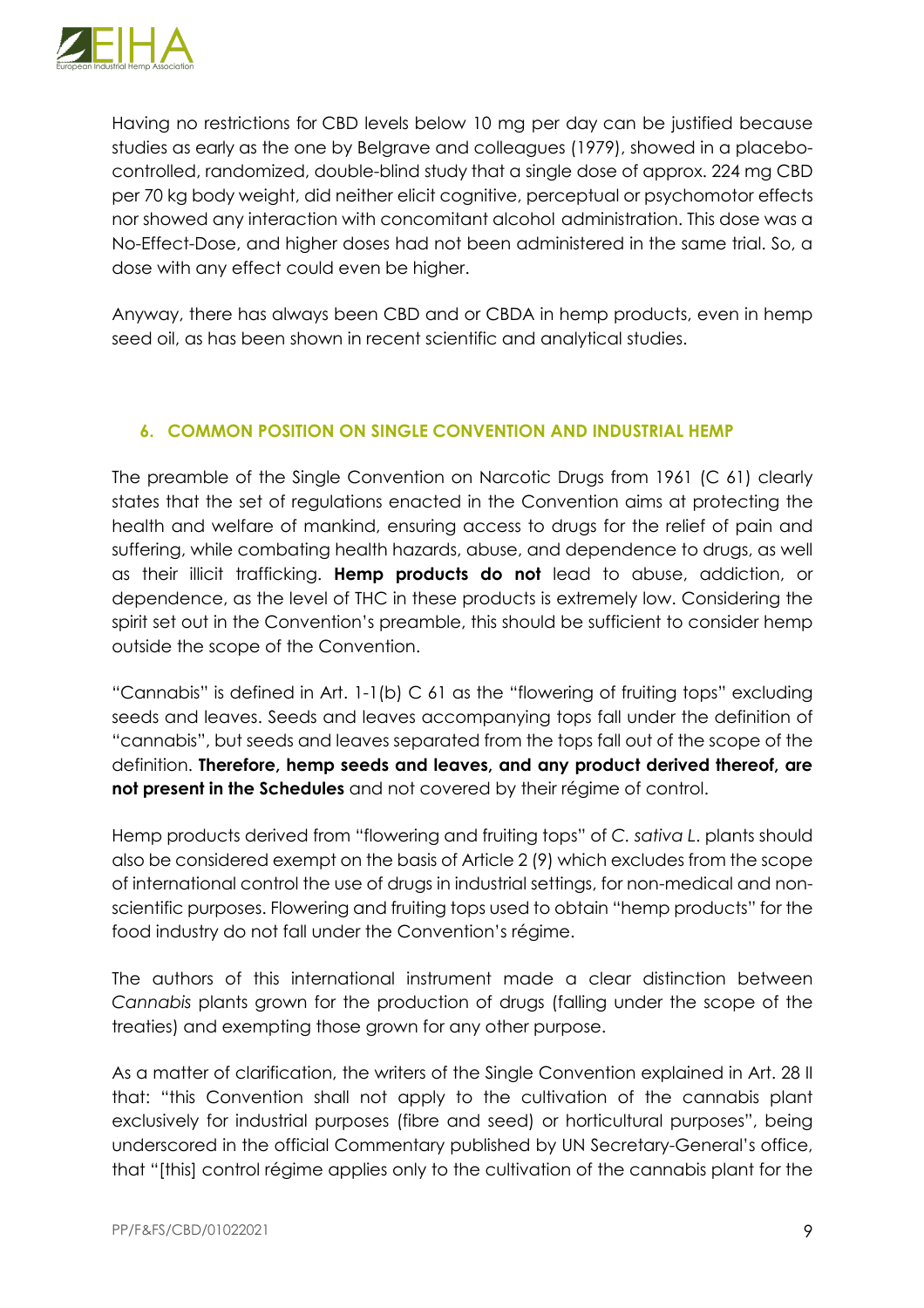

production of cannabis and cannabis resin and hence the "cultivation for any other purpose, and not only for the purposes mentioned in paragraph 2 *[i.e. "industrial purposes"]*, is consequently exempted from the control regime provided for in article 23 *[i.e. falls out of the scope of C61]*".6

At the time of the agreement on the Single Convention, the low THC cannabis varieties as we know them today were not yet known. Their breeding was first started in France and the former Soviet Union in the 1970s, followed by Hungary in the early 1980s. Subsequently, they were standardized, and an EU catalogue of varieties was developed whose hemp varieties have less than 0.2 % THC at the time of harvest.

The low-THC cannabis varieties with 0.2 to 1.0 % THC are nowadays standardized around the world, regulated in the laws of the member states of the Convention and thus, a confusion with psychoactive "cannabis" as well as an abuse are excluded. Precisely for this purpose, to ensure the industrial use of cannabis, Art. 28 (2) regulates a corresponding exception.

**The exclusion of "hemp" in the text and spirit of the Single Convention is unequivocal and comprehensive.** Considering the above reflections and assumptions, EIHA and the international hemp industry suggest the following elements to consider when moving forward:

**1.** *Cannabis sativa* L. is *per se* an "**agricultural plant,**" and considered as such e. g. in the European Union (EU), the United States of America (USA), Canada, New Zealand, and many other national jurisdictions. Similarly, *Cannabis sativa L.* is considered as an "**industrial plant**" if it is not used to obtain drugs.

**2.** All parts of the plant and their derived products are excluded from the scope of control measures conveyed by the Convention when used for other than drug-related medical and scientific purposes or abuse

**3.** In practice, the exemption for the cultivation and processing of *Cannabis sativa L.* for industrial purposes is enforced via the compliance with specific **levels of THC**; no other substance (i.e., cannabidiol (CBD) or any other cannabinoid) shall be considered for the determination of the lawfulness of industrial *Cannabis* crops and products.

**4.** Any misuse of *Cannabis* leaves should continue to be prevented through the setting of appropriate THC limits (as established by authorities having jurisdiction), to comply with the provisions of C61's Article 28(3).

**5.** The reason for international control of "cannabis," drug preparations and THC, is their placement in the Schedules due to their potential for intoxication, addiction, and habituation. The reason for exempting hemp and hemp products from international control is the absence of these effects and the lack of liability to misuse.

<sup>6</sup> Commentary on the Single Convention on Narcotic Drugs, 1961, United Nations, New York, 1973, p. 312.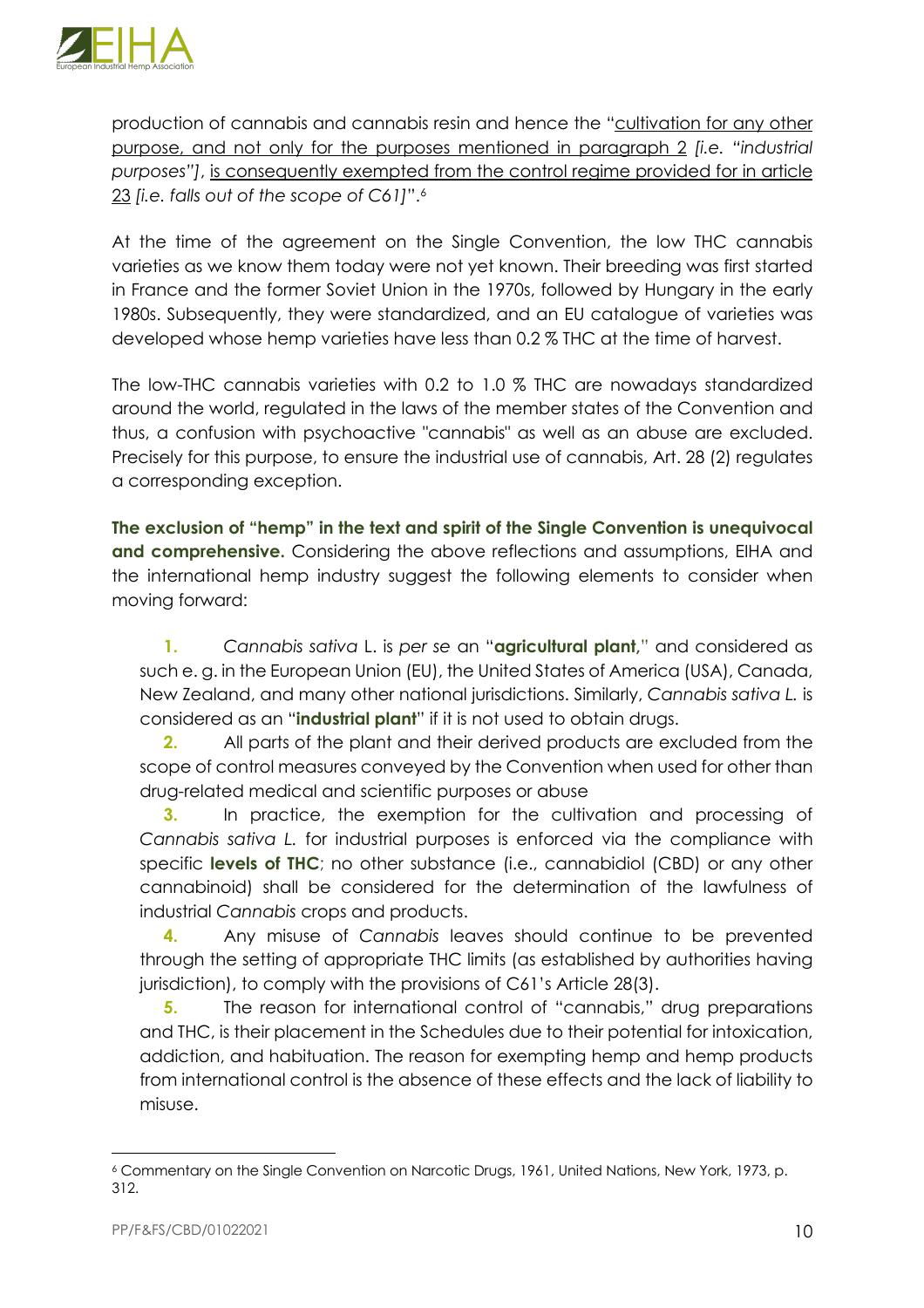

**6.** "Hemp" (or "hemp") should be defined as "a Cannabis Sativa L. plant or any part of the plant - in which the concentration of tetrahydrocannabinol (THC) in the flowering and fruiting tops and leaves is less than the regulated maximum level, as established by authorities having jurisdiction. "Hemp extracts" or "hemp products" should be defined as "Products or preparations derived from industrial hemp plants".

Overall, it follows from the historical, systematic and teleological context that neither the leaves, nor the flowers, nor the resin or extracts obtained from the modern, regulated and standardized industrial hemp fall within the scope of the Convention, provided that the cultivation is carried out exclusively for corresponding industrial purposes, like the food and cosmetic industry.

Hemp extracts in food, which have been consumed for centuries in the EU and worldwide, should therefore be considered as food and be subject to respective legal frameworks for food.

The European Court of Justice has taken up many of the above mentioned arguments and decided on the 19th of November 2020 (Case C-663/18) that hemp extracts, including those from the entire plant (with flowering or fruiting tops being a part of it), and not only from the leaves and seeds (whole plant approach), do not fall within the scope of the Single Convention and are subject to the principle of the free movement of goods.

The Court emphasized that the objective of the Single Convention, namely the protection of the health and well-being of mankind, must be taken into account in the interpretation of its provisions and concluded that "since, according to the current state of scientific knowledge, CBD does not contain a psychoactive component, it would be contrary to the purpose and general spirit of the Single Convention to include hemp extracts as cannabis extracts under the definition of 'drugs' within the meaning of that Convention".

This decision, with which the Court of Justice has given a binding interpretation of European law, will also bind the European Union member states. At EU level, the following now applies: hemp extracts in industrial products are marketable in principle, provided they do not contain a psychoactive ingredient and do have psychoactive effects, and all other regulations applying to the respective sector are observed (for example Novel Food regulation, EU cosmetic regulation etc.). If a member state wants to continue to classify hemp extracts as narcotics on the basis of its current national narcotics law (e.g. Slovakia, Latvia, Lithuania, France, courts in Germany), the affected business circles can now directly refer to the decision of the European Court of Justice of 19 November 2020 as a binding precedent as well as to the decision of the EU Commission to accept Novel Food applications for hemp extracts as food and not classifying them as narcotics (with decision from December 2020).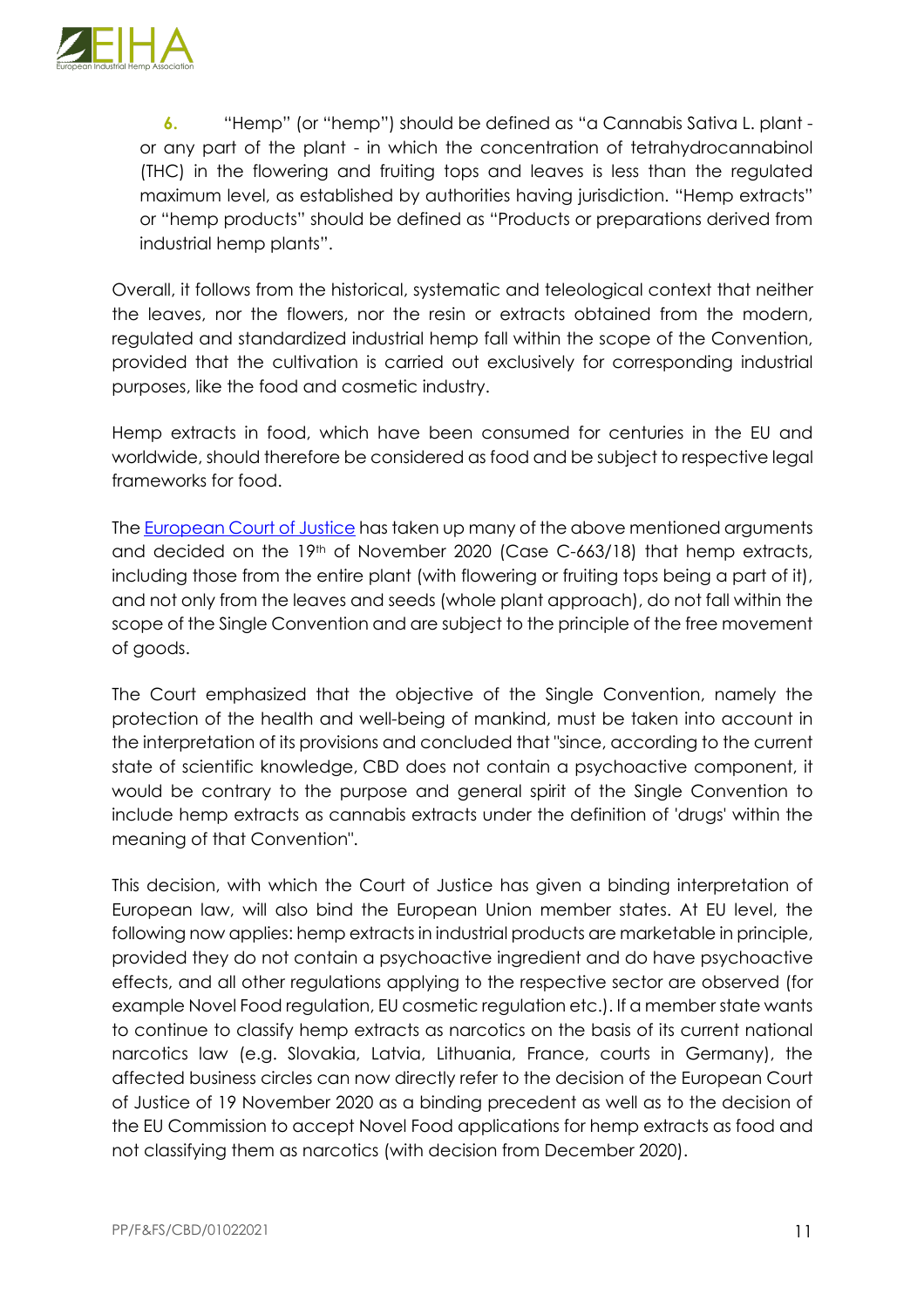

# **7. CBD IN COSMETICS**

According to Art. 14 para. 1 lit. a in conjunction with Annex 2 No. 306 of Regulation (EC) No. 1223/2009, the use of natural and synthetic narcotics in cosmetics is prohibited. This is any substance listed in Tables 1 and 2 of the 1961 UN Standard Convention on Narcotic Drugs, including cannabis and its extracts.

In the Central European Register for Cosmetic Ingredients (Cosing) all extracts from the cannabis plant are therefore marked to be restricted accordingly. However, this restriction is expressly not to apply to synthetically produced CBD, which is not listed in the annex to the Single Convention.

This interpretation by the Directorate-General for the Internal Market (reflected in the CosIng catalogue) is not uncontroversial, as leaves and seeds are excluded from the scope of application of the Single Convention of 1961 (Art. 1 para. 1), as well industrial hemp for industrial purposes in general (see above). EIHA therefore sent a position paper to the European Commission at the beginning of October 2019 and requested that, as a first step, cannabis extracts from the leaves of the plant be exempted from the restrictions in the COSING database. The European Commission followed this view at the beginning of November 2019 and lifted the restriction on Cannabis Sativa Leaf Extract.

EIHA is demanding further changes, in particular the use of flower extract and isolate, derived from flower and leaves, as a consequence of the ruling of the ECJ from 19.11.2010 (Case C-663/18). EIHA already asked the EU-Commission to lift the bans for all Cannabis Sativa Extracts and ingredients as defined with the existing INCI terms in the CosIng database. The database is not legally binding but is regarded by authorities and courts in the Member States as a strong indication of the legality of an addition. An explicit clarification would thus be desirable. But since the European Court of Justice has expressly ruled that hemp extracts, including those from the entire plant, and not only from the leaves and seeds (whole plant approach), are not narcotics, all hemp extracts can therefore already be used in cosmetic products today. Therefore, we deem important to lift the ban on natural CBD extracts in cosmetics and add new INCI codes in line with the ECJ's ruling.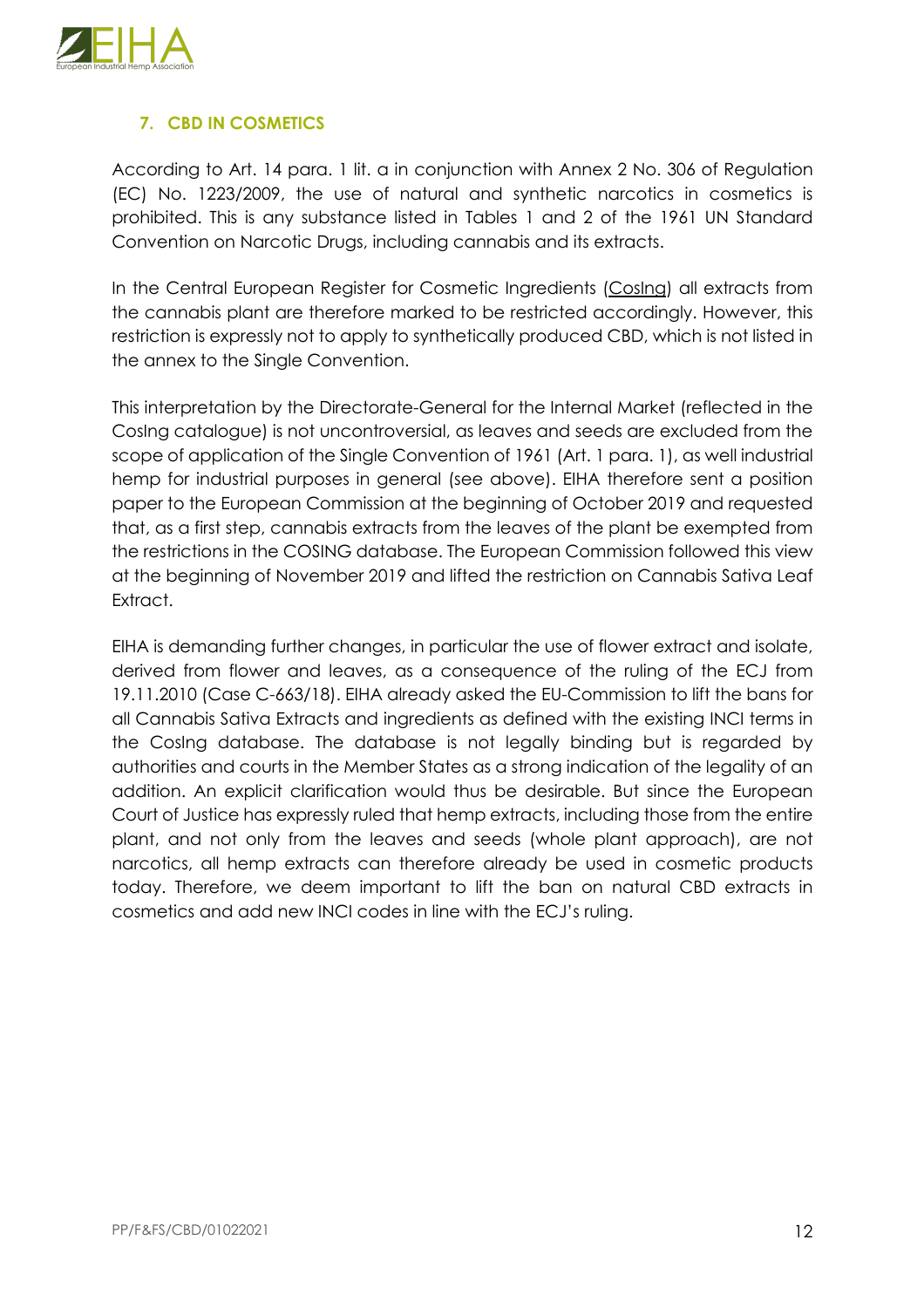

# **REFERENCES AND FURTHER LITERATURE ON PHARMACOLOGICAL AND PHYSIOLOGICAL EFFECTS OF CBD**

- Ali, E. M., Almagboul, A. Z., Khogali, S. M., & Gergeir, U. M.(2012): Antimicrobial activity of Cannabis sativa L. Chinese Medicine, 3(1), 61.
- Appendino, G., Gibbons, S., Giana, A., Pagani, A., Grassi, G., Stavri, M., Smith, E. & Rahman, M. M. (2008): Antibacterial cannabinoids from Cannabis sativa: a structure-activity study. Journal of natural products, 71(8), 1427-1430.
- Belgrave, B. E., Bird, K. D., Chesher, G. B., Jackson, D. M., Lubble, K. E., Starmer, G. A., & Teo, R. K. C. (1979): The effect of cannabidiol, alone and in combination with ethanol, on human performance. Psychopharmacology, 64(2), 243-246.
- Bergamaschi, M. M., Queiroz, R. H. C., Zuardi, A. W. & Crippa, J. A. S. (2011): Safety and side effects of cannabidiol, a Cannabis sativa constituent. Current drug safety, 6(4), 237-249.
- Best, W. (2016): Personal communication, Wim Best, Inspectie voor de Gezondheidszorg (www.igz.nl).
- Booz, G. W. (2011): Cannabidiol as an emergent therapeutic strategy for lessening the impact of inflammation on oxidative stress. Free Radical Biology and Medicine, 51(5), 1054-1061.
- Borges, R. S., Batista, J., Viana, R. B., Baetas, A. C., Orestes, E., Andrade, M. A., Honorio, K. M. & da Silva, A. B.(2013): Understanding the molecular aspects of tetrahydrocannabinol and cannabidiol as antioxidants. Molecules, 18(10), 12663- 12674.
- Devinsky, O., Cilio, M. R., Cross, H., Fernandez Ruiz, J., French, J., Hill, C., ... & Martinez Orgado, J. (2014): Cannabidiol – pharmacology and potential therapeutic role in epilepsy and other neuropsychiatric disorders. Epilepsia, 55(6), 791-802.
- Drysdale, A. J., Ryan, D., Pertwee, R. G., & Platt, B. (2006): Cannabidiol- induced intracellular Ca 2+ elevations in hippocampal cells. Neuropharmacology, 50(5), 621-631.
- PP/F&FS/CBD/01022021 13 FoodStandards Australia New Zealand: Supporting Document 2, Cannabidiol hazard profile – Proposal P1042, and cit. lit. (www.foodstandards.gov.au/code/proposals/Pages/ P1042LowTHChemp.aspx; accessed on January 10<sup>th</sup>, 2017).